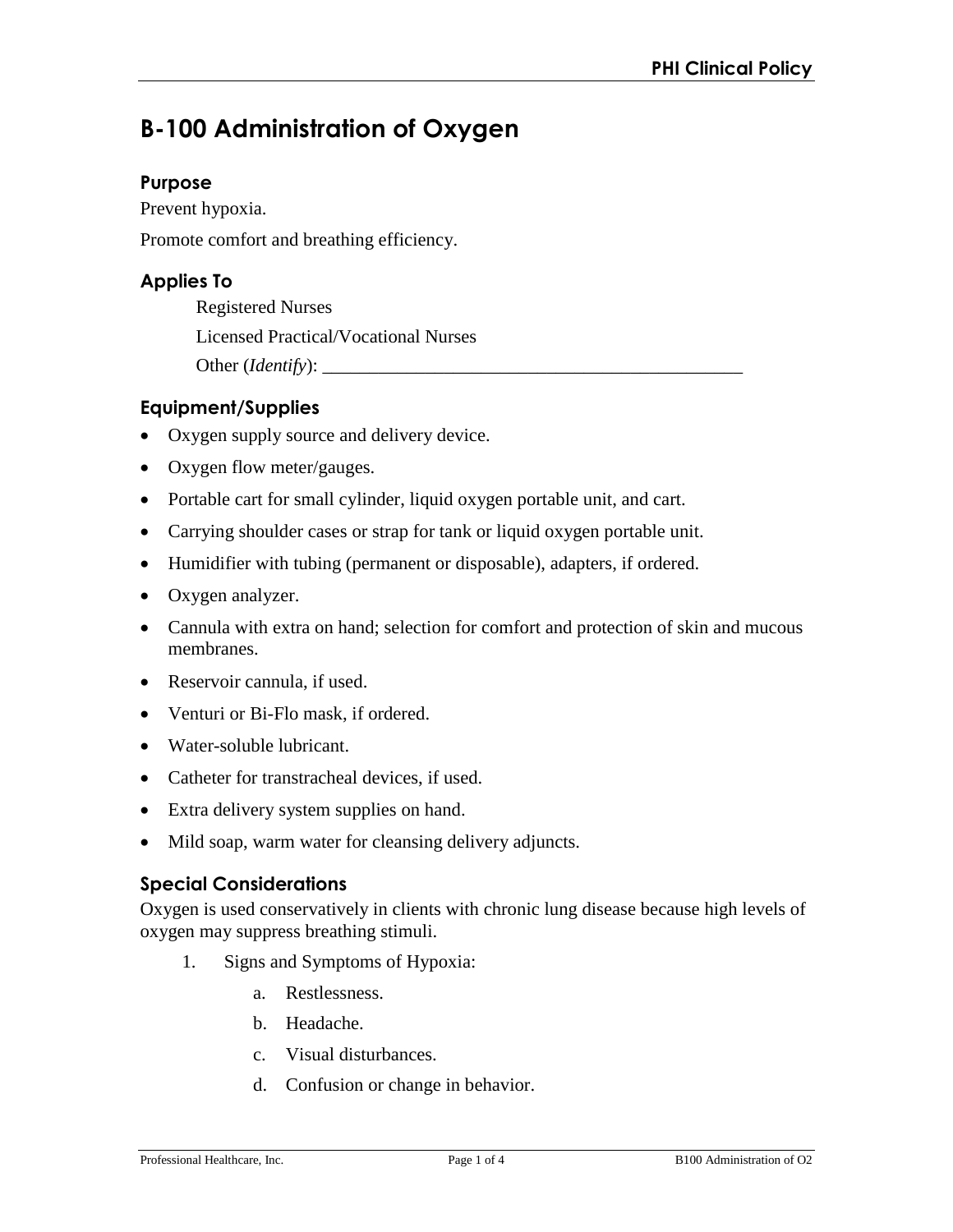- e. Increased respiratory rate.
- f. Increased heart rate.
- g. Elevated blood pressure.
- h. Shortness of breath (dyspnea).
- 2. Advanced Symptoms:
	- a. Decreased blood pressure.
	- b. Decreased heart rate.
	- c. Cyanosis metabolic acidosis.
- 3. Chronic Symptoms:
	- a. Clubbing of fingers and toes.
	- b. Right sided heart failure.
	- c. Thrombosis.
	- d. Polycythemia (excess number of red blood cells).

#### **Procedure**

- 4. Obtain orders from the primary care physician for:
	- a. Type of oxygen therapy.
	- b. Administration device and liter flow rate or concentration.
	- c. Arterial blood gas values, if available.
	- d. Respiratory therapy consultation (as ordered).
- 5. Discuss the indications, purposes, and anticipated outcomes of oxygen therapy with the client and family.
- 6. Evaluate the client's oxygen needs:
	- a. Prescribed flow rate or concentration.
	- b. Desired portability.
	- c. Humidity requirements.
	- d. Continuous or intermittent use.
- 7. Select an oxygen delivery system:
	- a. High-pressure cylinder.
	- b. Oxygen concentrator.
	- c. Liquid oxygen system.
- 8. Coordinate order and delivery of equipment and supplies with the vendor. Follow vendor and manufacturer instructions for equipment operation.
- 9. Teach or review oxygen safety precautions with the client and family: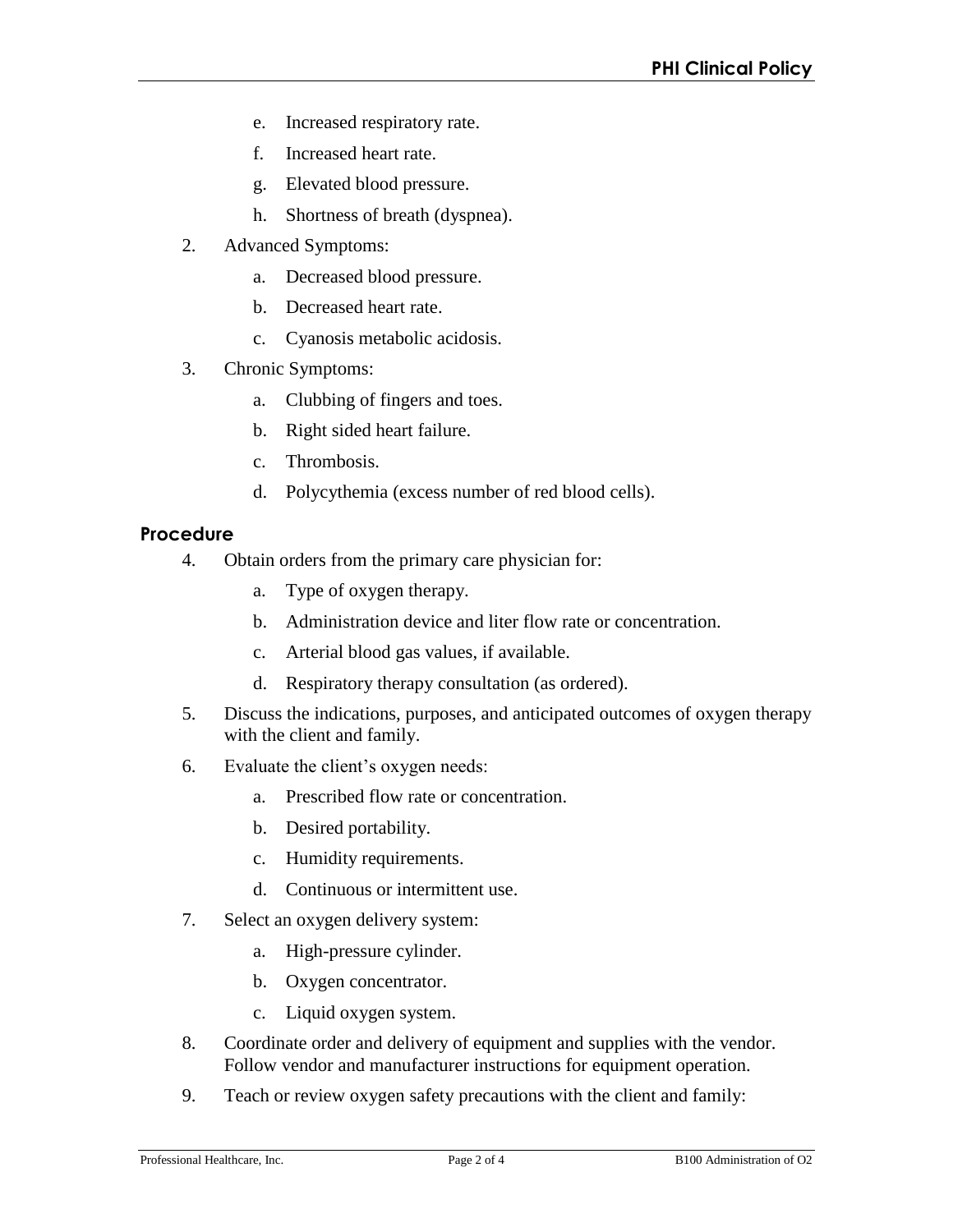- a. Do not smoke.
- b. Do not use oxygen near stove, space heater or heat source.
- c. Do not use electric blankets or heating pads.
- d. Do not use polyester or nylon bed linens or clothing. Instead, use all cotton bed linens and clothing to prevent static electricity.
- e. Make sure that all electrical equipment is properly grounded.
- f. Avoid the use of alcohol and oil-containing skin care products because they are flammable.
- g. Do not run oxygen tubing under clothes, bed linens, furniture, rugs, etc.
- h. Keep the oxygen container upright.
- i. Turn off the oxygen when it is not in use.
- j. Alert the local fire department and rescue squad about the use and storage of oxygen in the home.
- 10. Wash hands. Refer to the Hand Washing procedure.

## **Nasal Cannula Administration**

You may deliver up to 6L/minute and allow a range of oxygen concentration of 22-40%. Humidification of low-flow oxygen through nasal cannulae is not considered essential and may be contraindicated because it supports bacterial growth.

- 1. Assemble regular cannula with prongs and tubing, cannula with Oxy-Ears, or cannula with nose pads around nasal prongs.
- 2. Place straight prongs into nares with smoother side against skin. Curve prongs downward into nares.
- 3. Place cannula tubing snugly around each ear and under the chin.
- 4. Adjust to fit securely under chin or by elastic around head. Pad tubing with gauze on face and ears as needed.
- 5. Apply natural or K-Y gel to nasal passages to prevent friction*. (Use only water soluble products and not petroleum based. Petroleum products are combustible, not absorbed by the body, and difficult to clear from the mucosa).*
- 6. Set flow rate and turn on oxygen supply.

## **Face Mask Administration**

**Four Types of Masks:** Simple face mask, partial rebreather mask with reservoir bag, non-rebreather mask with reservoir bag, venturi mask used specifically to control oxygen concentration.

1. Assemble mask and tubing.